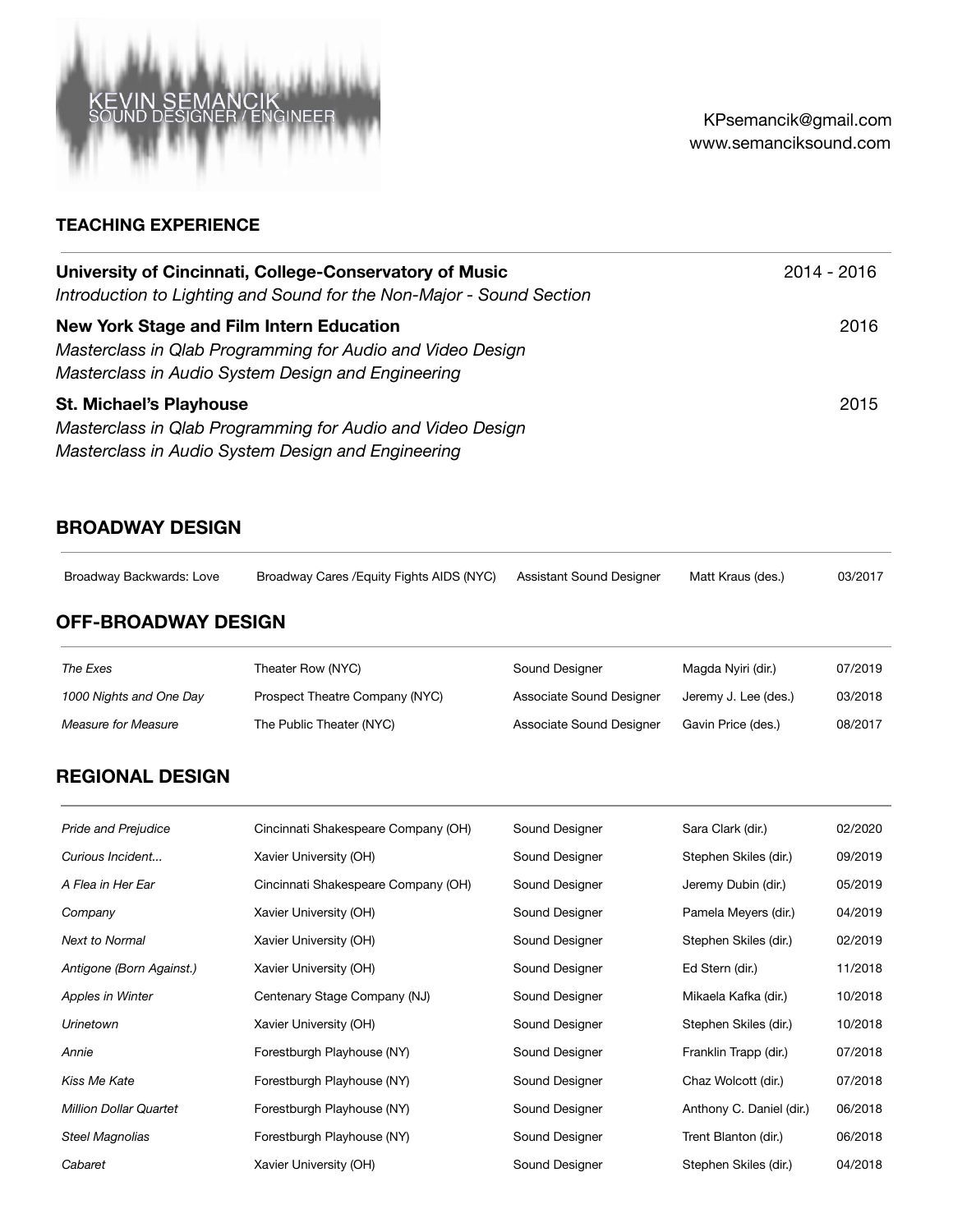| <b>Red Velvet</b>                   | Ensemble Theatre of Cincinnati (OH)   | Sound Designer       | Brian I. Phillips (dir.) | 03/2018 |
|-------------------------------------|---------------------------------------|----------------------|--------------------------|---------|
| <b>Bloody Bloody Andrew Jackson</b> | Xavier University (OH)                | Sound Designer       | Stephen Skiles (dir.)    | 02/2018 |
| <b>Buried Child</b>                 | Xavier University (OH)                | Sound Designer       | Ed Stern (dir.)          | 02/2018 |
| Baskerville                         | Forestburgh Playhouse (NY)            | Sound Designer       | Trent Blanton (dir.)     | 06/2017 |
| <b>Funny Girl</b>                   | Forestburgh Playhouse (NY)            | Sound Designer       | Nathan Brewer (dir.)     | 06/2017 |
| The Miracle Worker                  | Queens Theatre (NYC)                  | Sound Designer       | Brant Russell (dir.)     | 05/2017 |
| Into the Woods                      | Xavier University (OH)                | Sound Designer       | D. Lynn Meyers (dir.)    | 04/2017 |
| Cinderella                          | Ensemble Theatre of Cincinnati (OH)   | Asst. Sound Designer | Fitz Patton (des.)       | 12/2016 |
| Rocky Horror Show                   | Forestburgh Playhouse (NY)            | Sound Designer       | Franklin Trapp (dir.)    | 10/2016 |
| To Kill a Mockingbird               | Forestburgh Playhouse (NY)            | Sound Designer       | Trent Blanton (dir.)     | 08/2016 |
| Rent                                | Xavier University (OH)                | Sound Designer       | Stephen Skiles (dir.)    | 04/2016 |
| American Song                       | Saint Michael's Playhouse (VT)        | Sound Designer       | Larry Tobias (dir.)      | 08/2015 |
| <b>West Side Story</b>              | The Carnegie (KY)                     | Sound Designer       | Brian Robertson (dir.)   | 01/2015 |
| <b>Sweeney Todd</b>                 | The Carnegie (KY)                     | Sound Designer       | Ken Jones (dir.)         | 08/2014 |
| Venus in Fur                        | Cincinnati Playhouse in the Park (OH) | Asst. Sound Designer | Zach Williamson (des.)   | 04/2014 |
| Sound of Music                      | The Carnegie (KY)                     | Sound Designer       | Brian Robertson (dir.)   | 01/2014 |
| Cabaret                             | Cincinnati Playhouse in the Park (OH) | Asst. Sound Designer | Mark Menard (des.)       | 10/2013 |
| Parade                              | The Carnegie (KY)                     | Sound Designer       | Ed Cohen (dir.)          | 04/2013 |

# **EDUCATIONAL DESIGN**

| <b>Cunning Little Vixen</b>       | University of Cincinnati - CCM | Sound Designer       | Vince DeGeorge (dir.) | 04/2016 |
|-----------------------------------|--------------------------------|----------------------|-----------------------|---------|
| American Idiot                    | University of Cincinnati - CCM | Sound Designer       | Aubrey Berg (dir.)    | 03/2016 |
| Carousel                          | University of Cincinnati - CCM | Sound Designer       | Diane Lala (dir.)     | 10/2015 |
| Cosi Fan Tutte                    | University of Cincinnati - CCM | Sound Designer       | Robin Guarino (dir.)  | 04/2015 |
| <b>Legally Blonde the Musical</b> | University of Cincinnati - CCM | Sound Designer       | Diane Lala (dir.)     | 10/2014 |
| Macbeth                           | University of Cincinnati - CCM | Sound Designer       | Brant Russell (dir.)  | 10/2014 |
| 25th Annual Spelling Bee          | University of Cincinnati - CCM | Sound Designer       | Vince DeGeorge (dir.) | 04/2014 |
| <b>Metamorphoses</b>              | University of Cincinnati - CCM | Sound Designer       | D. Lynn Meyers (dir)  | 02/2014 |
| Carrie The Musical                | University of Cincinnati - CCM | Asst. Sound Designer | Aubrey Berg (dir.)    | 10/2013 |

## **EVENT DESIGN**

| Forestburgh Under the Stars  | Forestburgh Playhouse | Sound Designer           | Matt Lenz (dir.)   | 07/2020 |
|------------------------------|-----------------------|--------------------------|--------------------|---------|
|                              |                       |                          |                    |         |
| Junior Theatre Festival East | iTheatrics / MTI (GA) | Associate Sound Designer | Kim Carbone (des.) | 01/2020 |
| Junior Theatre Festival East | iTheatrics / MTI (GA) | Associate Sound Designer | Matt Kraus (des.)  | 01/2019 |
| Junior Theatre Festival East | iTheatrics / MTI (GA) | Associate Sound Designer | Matt Kraus (des.)  | 01/2018 |
| Junior Theatre Festival West | iTheatrics / MTI (CA) | Associate Sound Designer | Matt Kraus (des.)  | 02/2017 |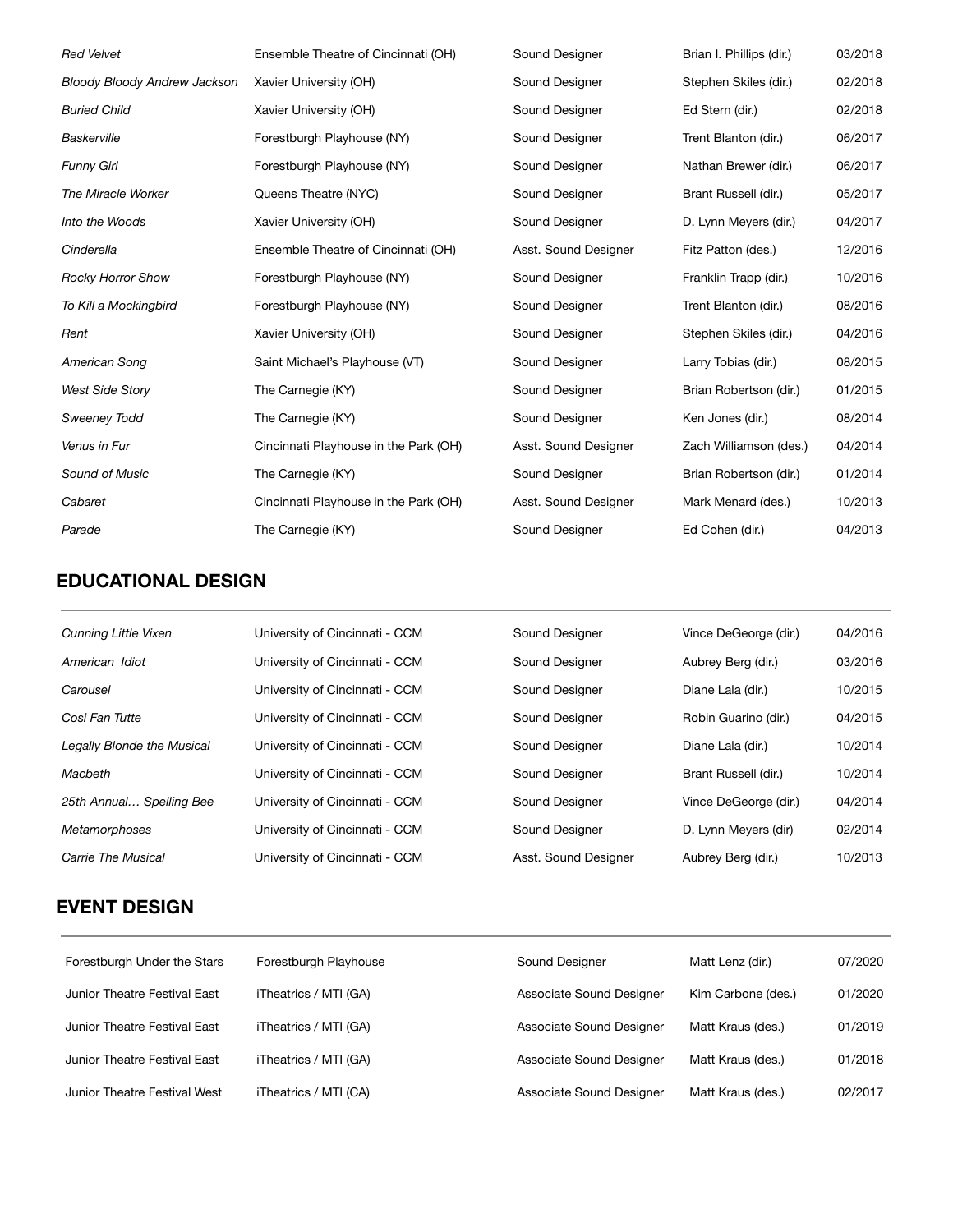# **TECHNICAL EXPERIENCE**

| Confession of Lily Dare       | <b>Primary Stages</b>       | <b>Production Audio</b> | Bart Fasbender (des.)    | 01/2020 |
|-------------------------------|-----------------------------|-------------------------|--------------------------|---------|
| We're Gonna Die               | Second Stage                | <b>Production Audio</b> | Jason Crystal (des.)     | 01/2020 |
| Fefu and Her Friends          | Theatre for a New Audience  | <b>Production Audio</b> | Palmer Hefferan (des.)   | 11/2019 |
| 2019 Gala                     | Park Avenue Armory          | <b>Production Audio</b> | Brandon Wolcott (des.)   | 11/2019 |
| <b>Black Artists' Retreat</b> | Park Avenue Armory          | <b>Production Audio</b> | Mark Grey (des.)         | 10/2019 |
| Antigone                      | Park Avenue Armory          | <b>Production Audio</b> | Satoshi Miyagi (dir.)    | 09/2019 |
| Make Believe                  | Second Stage                | <b>Production Audio</b> | Bray Poor (des.)         | 07/2019 |
|                               |                             |                         |                          |         |
| Everything That Happened      | Park Avenue Armory          | <b>Production Audio</b> | Heiner Goebbels (dir.)   | 06/2019 |
| Dying City                    | Second Stage                | <b>Production Audio</b> | Bray Poor (des.)         | 05/2019 |
| Little Women                  | <b>Primary Stages</b>       | <b>Production Audio</b> | Leon Rothenberg (des.)   | 05/2019 |
| Do You Feel Anger             | Vineyard Theatre            | <b>Production Audio</b> | Palmer Hefferan (des.)   | 03/2019 |
| Daddy                         | The New Group               | <b>Production Audio</b> | Lee Kinney (des.)        | 02/2019 |
| <b>About Alice</b>            | Theatre for a New Audience  | <b>Production Audio</b> | Josh Schmidt (des.)      | 01/2019 |
| God Said This                 | <b>Primary Stages</b>       | <b>Production Audio</b> | M.L. Dogg (des.)         | 01/2019 |
| Downstairs                    | <b>Primary Stages</b>       | <b>Production Audio</b> | M.L. Dogg (des.)         | 10/2018 |
| Good Grief                    | Vineyard Theatre            | <b>Production Audio</b> | Daniel Kluger (des.)     | 09/2018 |
| <b>Final Follies</b>          | <b>Primary Stages</b>       | <b>Production Audio</b> | Scott Killian (des.)     | 09/2018 |
| Collective Rage               | <b>MCC Theatre</b>          | <b>Production Audio</b> | Palmer Hefferan (des.)   | 08/2018 |
| This Flat Earth               | <b>Playwrights Horizons</b> | A1 (replacement)        | Mikhail Fiksel (des.)    | 03/2018 |
| Relevance                     | <b>MCC Theatre</b>          | <b>Production Audio</b> | Broken Chord (des.)      | 02/2018 |
| Good for Otto                 | The New Group               | Asst. Production Audio  | Milburn/Bodeen (des.)    | 02/2018 |
| Feeding the Dragon            | <b>Primary Stages</b>       | <b>Production Audio</b> | Lindsay Jones (des.)     | 01/2018 |
| Glass Guignol                 | <b>Mabou Mines</b>          | A1                      | Gavin Price (des.)       | 12/2017 |
| <b>Red Roses Green Gold</b>   | Minetta Lane                | Asst. Production Audio  | Kim Carbone (A1)         | 11/2017 |
| Measure for Measure           | The Public                  | A1 (replacement)        | Gavin Price (des.)       | 09/2017 |
| A Taste of Things to Come     | York Theatre Company        | A1                      | Daniel J. Gerhard (des.) | 10/2016 |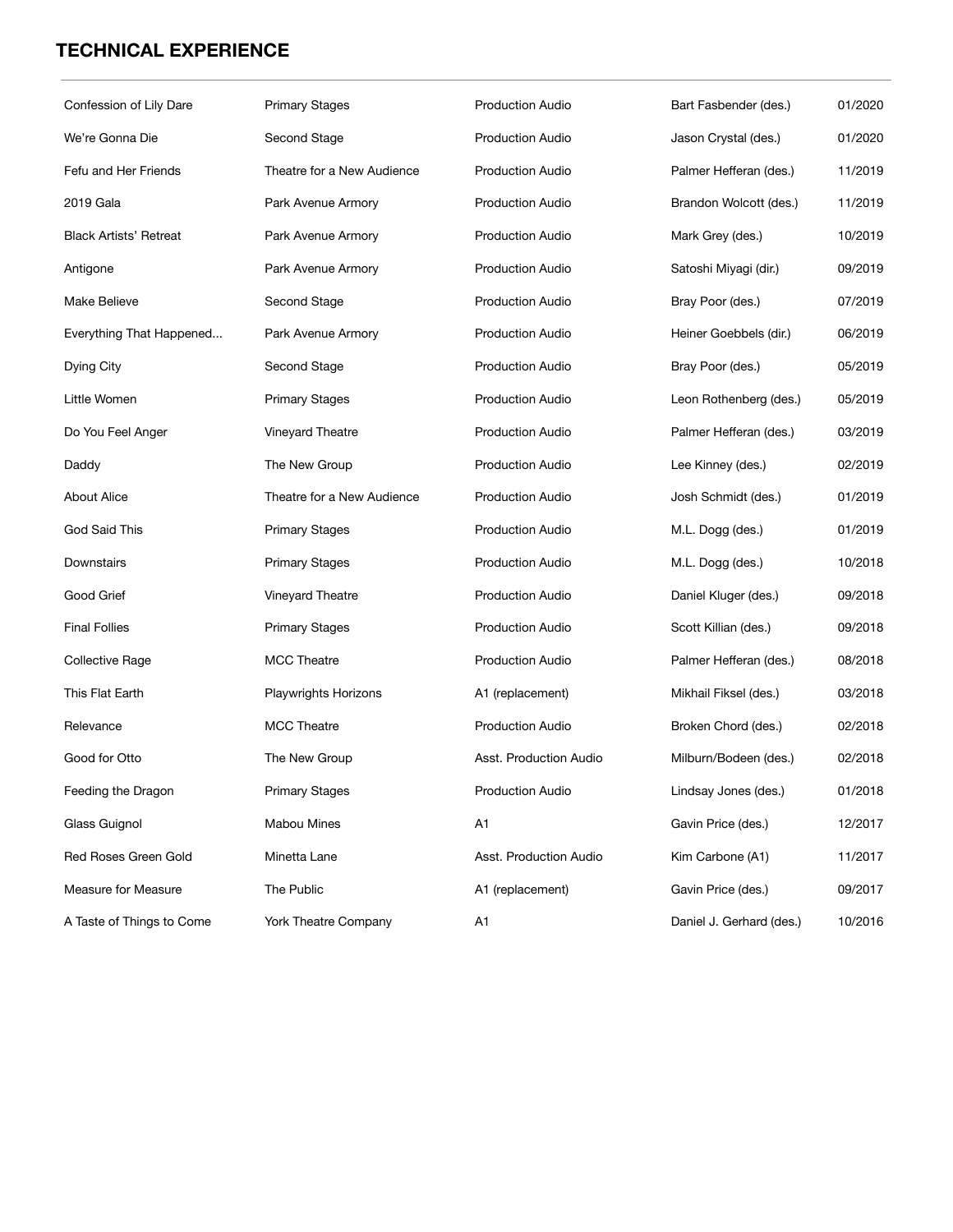### **EDUCATION**

| <b>MFA Sound Design</b><br>08/2013 - 05/2016   | University of Cincinnati, College-Conservatory of Music |
|------------------------------------------------|---------------------------------------------------------|
| <b>BFA Theatre Design</b><br>08/2008 - 12/2012 | <b>Northern Kentucky University</b>                     |
| <b>Technical Intern</b><br>Spring 2012         | Cincinnati Shakespeare Company                          |

## **WORKSHOPS / TRAINING SEMINARS**

| Meyer Sound: Fundamentals of System Design, Implementation and Optimization | 2017 |
|-----------------------------------------------------------------------------|------|
| d&b Audiotechnik: Line Array Professional Development                       | 2016 |
| DiGico: SD10-T Training Seminar                                             | 2016 |
| <b>Qlab: Projection Design Workshop</b>                                     | 2016 |

## **PROFESSIONAL EXPERIENCE**

Five OHM Productions / *New York City, New York*

- Audio Supervisor for a full-service production and rental company in New York City
- Ensured the flawless execution of live events per the client's specifications.
- Supervised crews of freelance technicians to install and strike AV systems for live events and theatrical productions
- Worked with production managers to generate production schedules and labor estimates for each project
- Worked with clients and production coordinators to ensure the proper gear, rigging, and cable are in order to implement systems as specified.
- Worked with outside vendors to ensure equipment rentals stay within the allotted show budget
- Worked with the rental shop manager to ensure that gear was tested, packed and delivered to clients specifications
- Worked with rental shop manager to maintain and update inventory
- Created rental quotes and labor estimate documents for potential clients

### **Adjunct Instructor / Guest Artist / Sound Designer** 04/2016 - Present

### Xavier University / *Cincinnati, Ohio*

- Served as Sound Designer for mainstage university theatrical productions
- Trained student sound designers and technicians in professional production practices
- Served as a mentor and advisor for student sound designers on personal and classroom productions
- Designed and installed brand new professional audio systems for the mainstage and studio theatre spaces

### **Freelance AV Technician** 05/2016 - 01/2019

Various Venues / *New York City, New York*

- Audio, Lighting, and Video technician for live events and theatrical productions in New York City.
- Design and Implementation of large scale audio systems for live events Including system tuning and optimization
- Setup and focus of event lighting systems Including automated and LED fixtures
- Setup and focus of large scale video projection systems.
- Audio mixing of live events and corporate productions
- Wireless microphone frequency coordination and deployment
- Implementation of temporary power distribution for live event systems

**Audio Supervisor** 01/2019 - 05/2020